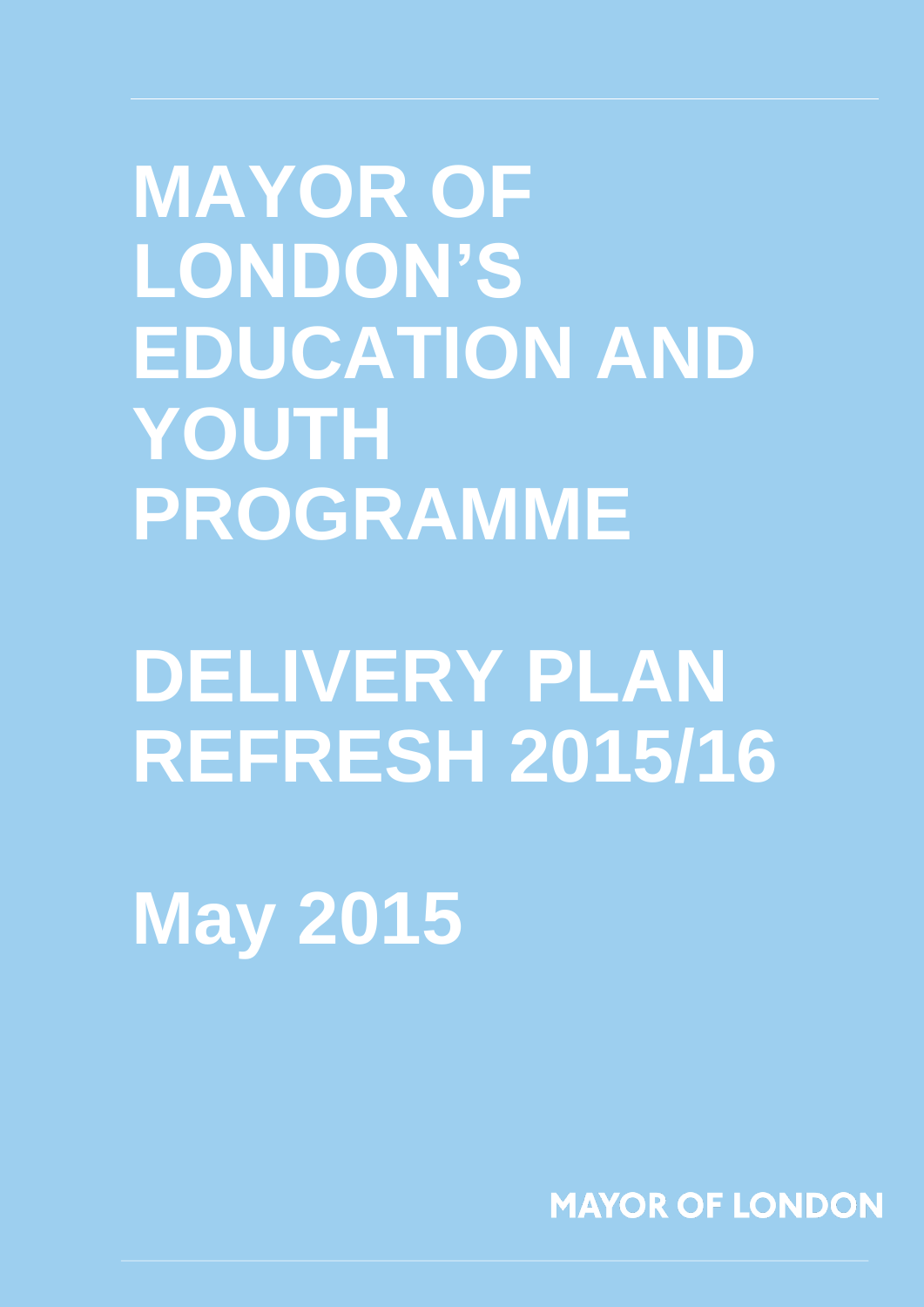#### **Introduction**

The GLA published its first Education Programme Delivery Plan in February 2013, following the publication of the Mayor's Education Inquiry Final Report 'Going for Gold' and the Mayor's Response in autumn 2012. The Inquiry examined key challenges for education in London and concluded with 12 recommendations to the Mayor for practical action with key partners including schools, Government, boroughs, business, voluntary and community sector and cultural organisations. The Education Programme Delivery Plan outlined the actions the GLA would take to implement the Inquiry Panel recommendations, plus an annex with detailed objectives, activities and milestones for the year ahead.

In June 2013, the Mayor published his 2020 Vision: The Greatest City on Earth. This set out the Mayor's ambition to make London the best place in the world to work, live, play, study, invest, and do business. It identified the importance of education and skills in realising his aspiration to lengthen London's lead as the financial, commercial, cultural, artistic, media, educational, scientific and innovation capital of the world. Education and skills are essential building blocks for economic prosperity and growth.

The Education and Youth Programme Delivery Plan for 2014/15 was extended to cover some of the valuable work the GLA does with young people in London outside of formal education environments. This recognises the interdependence between resilient, engaged young people and successful educational outcomes. Great progress has been made against many of the actions during the second year of the plan and the GLA's education and youth agenda has continued to develop.

Today's young Londoners are the city's future. They are the future workers, business leaders and entrepreneurs on whose skills and capabilities future economic growth depends. To ensure global competitiveness, we need London's school, college and university leavers to be smart, knowledgeable, innovative and determined.

To achieve this, there are two fundamental requirements. The first requirement is excellent education delivered by knowledgeable and inspiring teachers to support every child in achieving his or her potential. The second essential requirement is children and young people who are motivated and engaged, who are secure and resilient to life's challenges and so are able to participate effectively in the education offered to them. Achieving this sometimes involves delivering support and interventions outside education institutions to help young people overcome issues and risks they face in their homes and wider communities. Higher numbers of young Londoners are actively participating in education, employment or training post 16 years. The GLA along with other partners aim to ensure that education and training in London provides young people with the knowledge and skills they need to secure jobs, and that education and training providers are engaged and responsive to businesses and employer's needs to thrive, grow and to compete in a global market.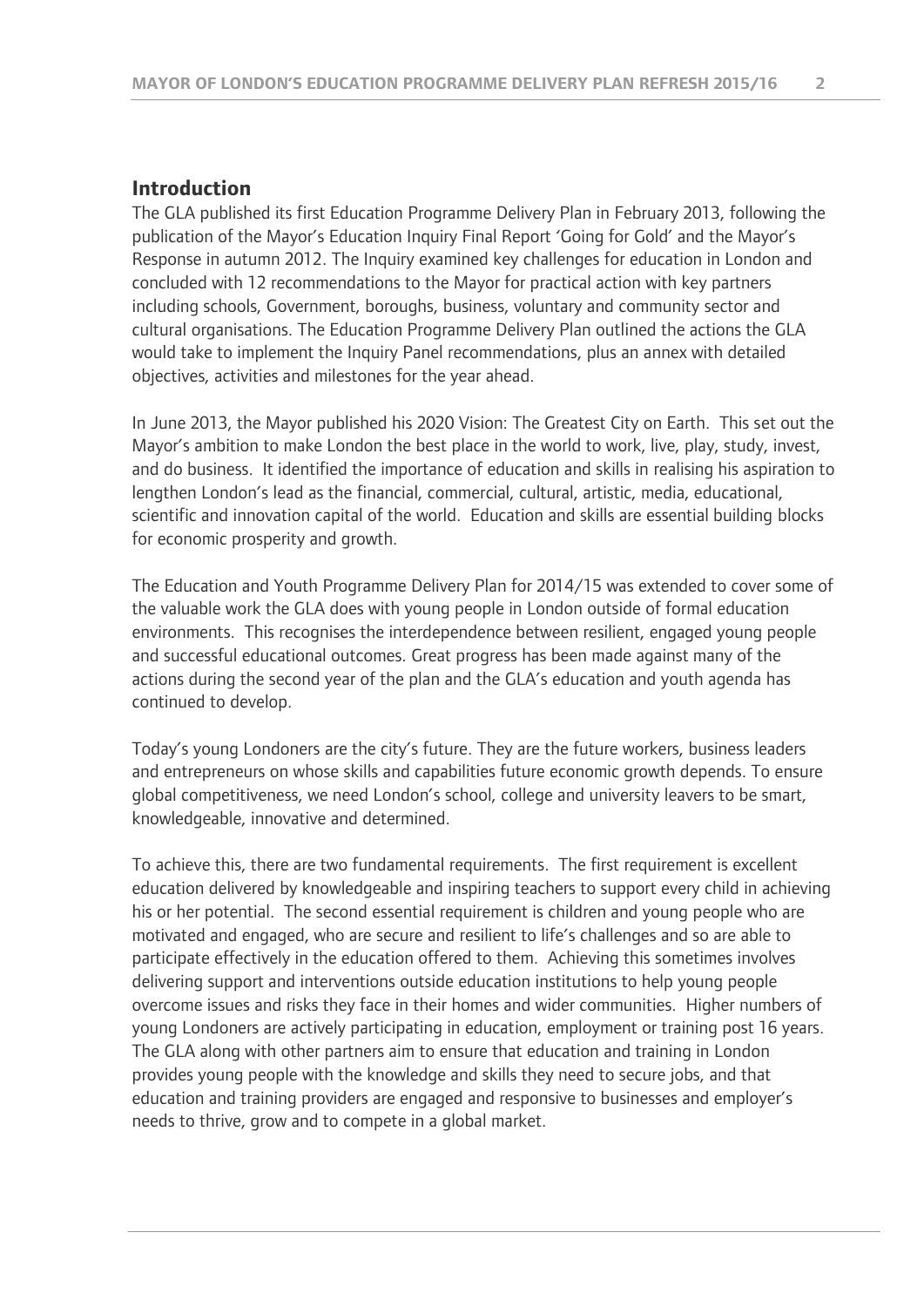The GLA Education and Youth Programme has four overarching objectives for London to move from achievement to excellence by:

#### **1. Promoting excellent teaching in all London schools.**

#### **2. Preparing young Londoners for life and work in a global city.**

**3. Helping to ensure a good school place for every London child.**

#### **4. Fostering engagement and building resilience among London's young people.**

In addition, there are cross-cutting strands of work which underpin all these areas of activity. The main example is the funding of Project Oracle, a children and youth evidence hub. Project Oracle aims to improve the chances for children and young people in the capital by promoting quality evidence of what works, supporting services to improve the delivery of youth and education programmes and informing the funding process. The GLA works with Project Oracle to help ensure we measure the impact of our work and contribute to the knowledge and evidence base of education and youth policy more widely.

Similarly the GLA works strategically with partners across the London area to share and encourage best practice in education and youth, disseminating knowledge, convening discussion and supporting efficiency and collaboration to ensure that everybody working in education and youth provision in London can learn from each other and achieve the best possible outcomes for London's young people.

### **Progress (April 2014 – March 2015)**

#### **1. Promoting excellent teaching in all London Schools**

When the first Education Delivery Plan was drawn up, initial priority was given to the theme of "Promoting excellent teaching in all London schools". The first five of the Inquiry Panel's twelve recommendations are under this theme. The GLA's activities in this area built on the Panel's priorities for action, namely:

- Closing the attainment gap
- Improving literacy and numeracy
- Teaching core subjects and greater subject expertise

The key mechanisms the GLA put in place to deliver these are:

• The London Schools Excellence Fund - to stimulate new partnerships and help schools make substantial progress to raise standards in literacy, numeracy, STEM and modern and ancient foreign languages through improving teacher subject knowledge and supporting teaching excellence.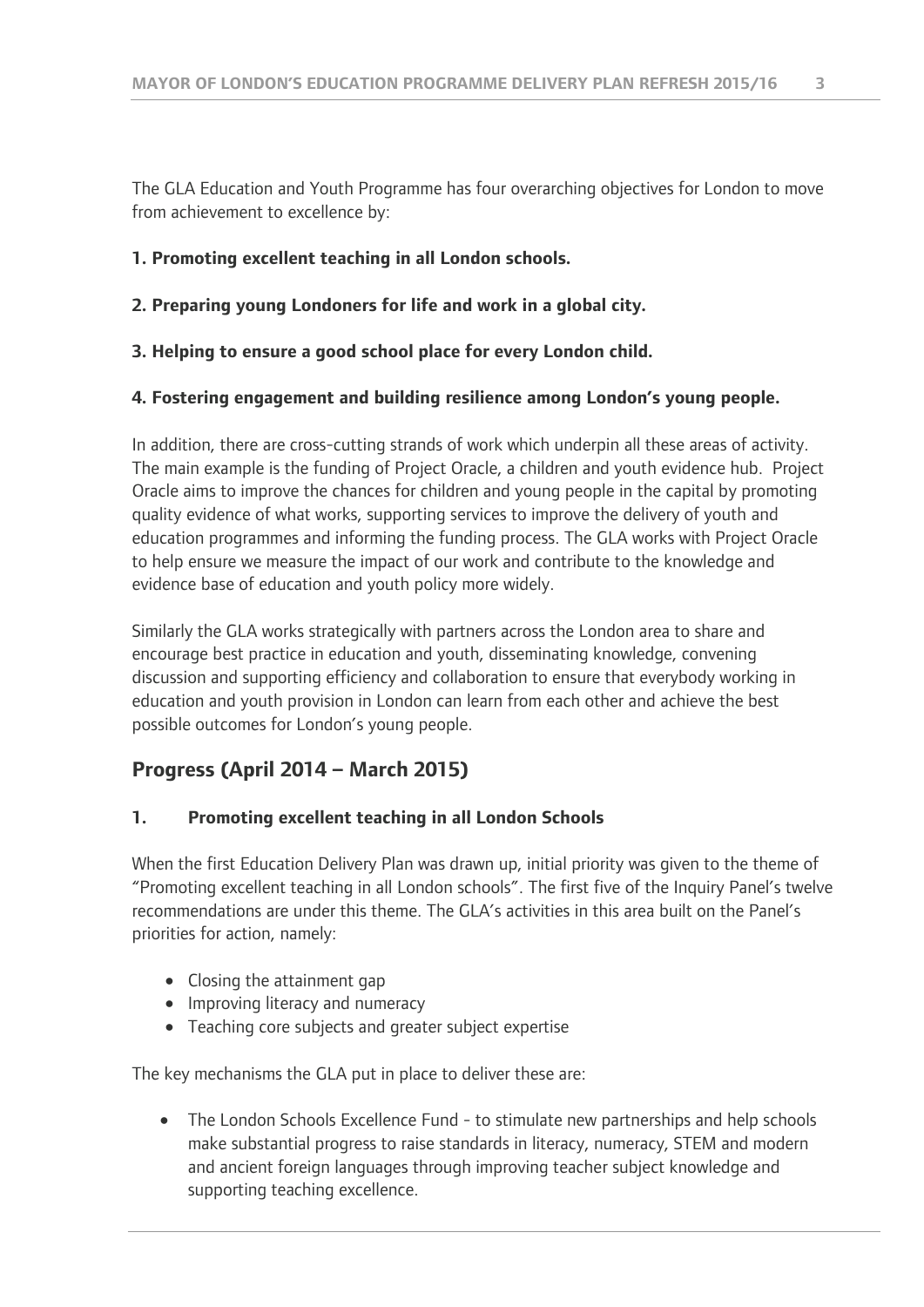- The London Schools Gold Club an annual scheme to identify schools that are 'bucking the trend' by achieving exceptional outcomes compared to other schools with similar cohorts, particularly for their most disadvantaged pupils. Gold Club members participate in a programme of school-to-school shared learning to enable other schools to learn from their good practice.
- The London Curriculum a rich programme of resources and activities to help London schools bring the new national curriculum to life, injecting it with the excitement of the capital city. The London Curriculum has been developed for key stage three, to provide a sense of stretch and opportunity in the formative years of secondary school.

#### **1.1 Build on the successful launch of the Gold Club scheme in 2013 and delivery in 2013/14 and 2014/15 by delivering the school-to-school shared learning programme and awarding memberships for Year 3.**

In its first year, the London Schools Gold Club had 114 members. A comprehensive seminar programme allowed other schools to learn from what Gold Club members are doing to make a difference. In its second year, during the 2014/15 school year, 95 eligible schools joined the Gold Club and a full programme of events was developed by them to share good practice with other schools through school visits, seminars and conference events. Case studies and filming of presentations has enabled more schools to benefit from the Gold Club learning programme and plans are in place to extend this further in year three.

#### **1.2 Produce the second annual education report on London's schooling, drawing on the Mayor's education programme for case studies.**

The second annual education report was published in November 2014. Similarly to the first report it draws on a range of data to give a current picture of London's education system, updating key statistics and highlighting trends in order to inform on-going improvements in outcomes for young people. The second report includes more city level data and rich case studies of good practice. Alongside the annual report relevant data sets were published on the London Datastore and the London Schools Atlas was refreshed to provide additional information on London schools.

#### **1.3 Deliver the second, London education conference, led by the Mayor, to highlight best practice in London and internationally, in order to share learning, facilitate debate and raise aspirations.**

The Mayor's second Education Conference was held on 21 November 2014. The event provided an opportunity to benchmark London schools and the region - 86 per cent of London schools are rated good or outstanding - against high achieving education systems around the world.

This event brought together over 350 London school leaders. Keynote speeches included the Mayor of London, Boris Johnson, and a host of top international speakers. The Mayor launched the London Music Pledge at the conference to help increase music education in all London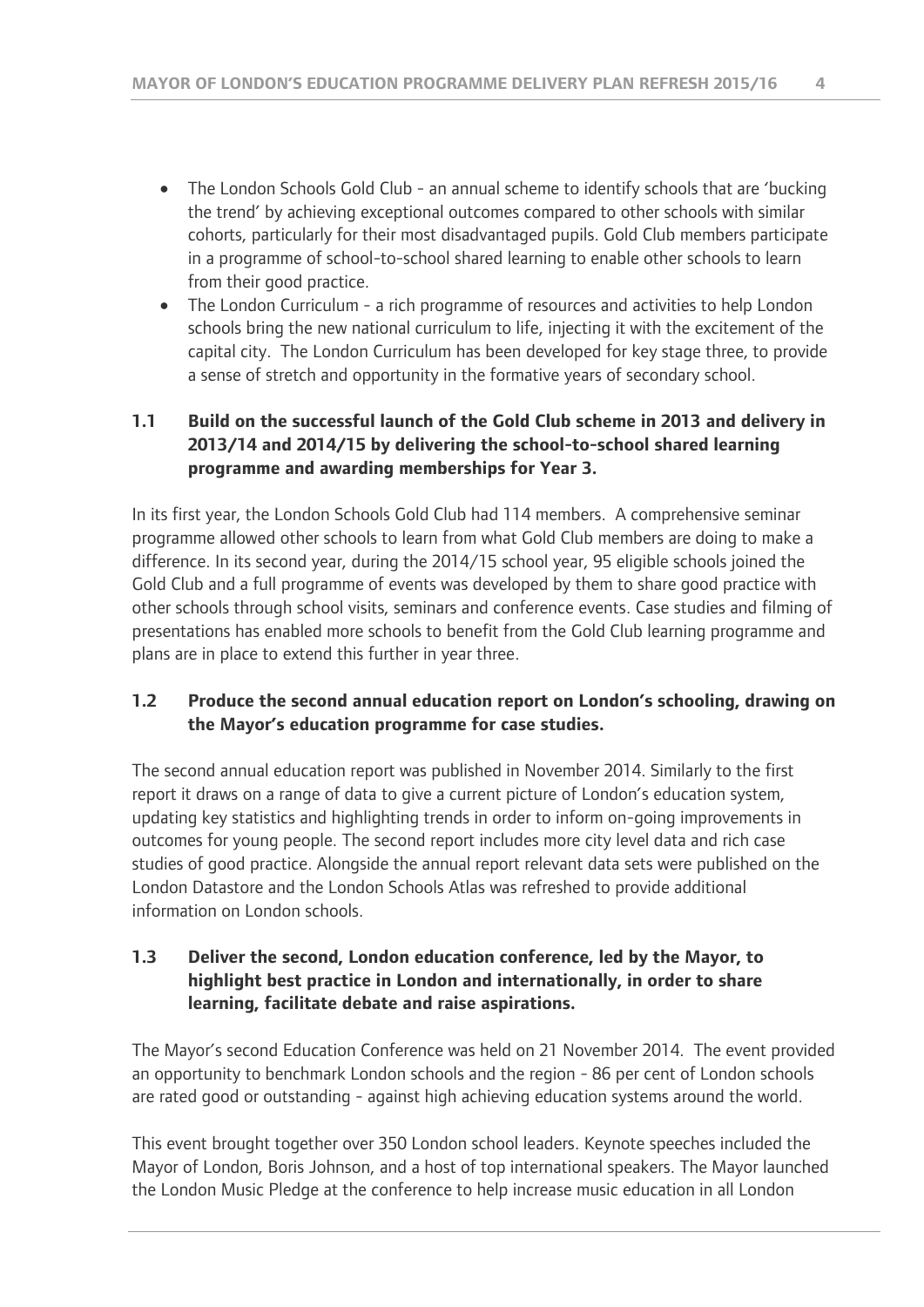schools. Feedback from the day was extremely positive. The event successfully celebrated the best of education in London, within the wider context of rising to the global challenge. Reports on the conference sessions can be found at [www.london.gov.uk/priorities/schools-and](http://www.london.gov.uk/priorities/schools-and-education/for-teachers/education-conference)[education/for-teachers/education-conference.](http://www.london.gov.uk/priorities/schools-and-education/for-teachers/education-conference)

#### **1.4 To deliver the programme of funded projects and support evaluation and knowledge mobilisation through school-to-school activity for the benefit of London schools and develop a mainstreaming plan to support professional development activity post LSEF funding.**

The £24 million Fund (funded by £20m from the Department for Education and £4m from the GLA) was launched in March 2013. The fund's overarching aim is to give teachers the professional support they need to strengthen their subject knowledge and pedagogy. The 106 projects, of which just under half are led by schools, are developing excellent teaching through investment in knowledge-led teaching. A wide variety of projects support self-sustaining school-to-school and peer-led activity to raise achievement in priority subjects, while others are taking tried and tested interventions to scale. Across the projects over 13,000 teachers are benefitting from over 1,200 schools and reaching over half a million pupils.

The projects completed their interim self-evaluations in December 2014 and further support and guidance on evaluation is being provided by Project Oracle. In January 2015 the Power of Hubs conference at the GLA brought together teaching schools and projects using a hub model to identify opportunities for sustainability, mainstreaming and system wide support for subject professional development.

#### **1.5 Support and share best practice in pupil referral units (PRUs), alternative provision (AP) and Special Schools**

Activity is taking place to support excellent teaching in London schools through the London Schools Gold Club, London Curriculum and the London Schools Excellence Fund and this is equally applicable to the AP/PRU sector and special schools.

In December 2014 we held an event to re-establish the London AP/PRU Network. Following this the GLA has been sending termly newsletters with online networking to bring the sector together.

The AP/PRU sector will be included in the 2015/16 London Gold Club schools programme. Work has been undertaken to refine membership criteria with success being measured in broader terms than that used for mainstream schools, with a focus on pupil destinations. This criteria is being piloted in the 2015/16 school year following publication in April 2015.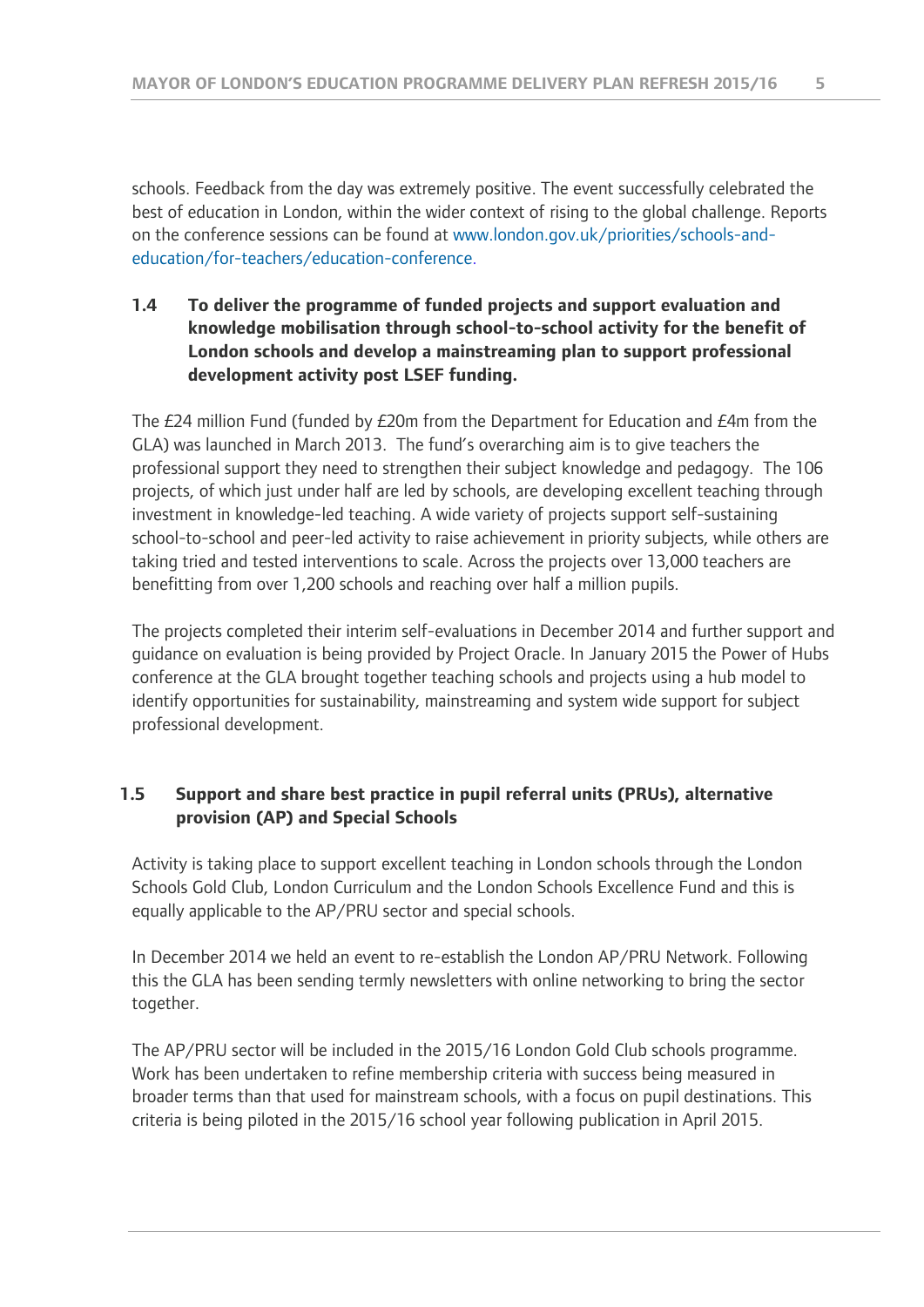Through wide engagement with the special schools sector over the last year we have concluded that there is no single data measure which can be applied across these schools to enable an SEN standard for the London Schools Gold Club. However, we will work with the sector to promote good practice and encourage school-to-school activity in the same manner as for the Gold Club schools.

#### **1.6 Launch the first five subject areas of the London Curriculum to be available for teachers to use from the autumn term 2014. Develop materials for the second phase subject areas.**

The first London Curriculum units were launched in July 2014, with all 15 education units across the five humanities subjects: English, music, art, history and geography, published in autumn 2014. Over two hundred London secondary schools have signed up to access the materials.

The Museum of London has been a key partner in developing credibility in the cultural sector and has invested time and resources contributing to the high quality materials produced. Transport for London is also supporting the London Curriculum by allowing schools registered with the London Curriculum to fast track booking for public transport and increasing the number of free school visits per pupil.

New resources for key stage 3 science, maths, computer science and design technology are under development for teaching from September 2015. Due to the high level of interest funding is being explored to extend the London Curriculum into the primary phase, to support Key Stage  $2.5$ 

#### **1.7 Scope the potential to develop a data typology which specifies groups of schools with similar characteristics with the aim of identifying opportunities for shared learning and transfer of best practice**

Further work has been undertaken by the Department of Education and the Education Endowment Foundation to provide comprehensive families of schools data. The GLA has been and will continue to sign-post schools and other educationalists to these resources as appropriate.

#### **1.8 Fund a project through the London Schools Excellence Fund to provide specialist training to foster carers, designated teachers and other professionals to support the educational attainment of children in care and care leavers.**

'London Fostering Achievement' commenced delivery in July 2014. The project will develop the confidence and skills of London's foster carers and support them to work with schools and help the children in their care to achieve the very best in their education. It will look to increase attainment, improve attendance and reduce exclusions amongst the children who are involved in the programme. The project will also work with teachers and schools to promote the important role of foster carers as 'first educators' of children in care and encourage everyone to work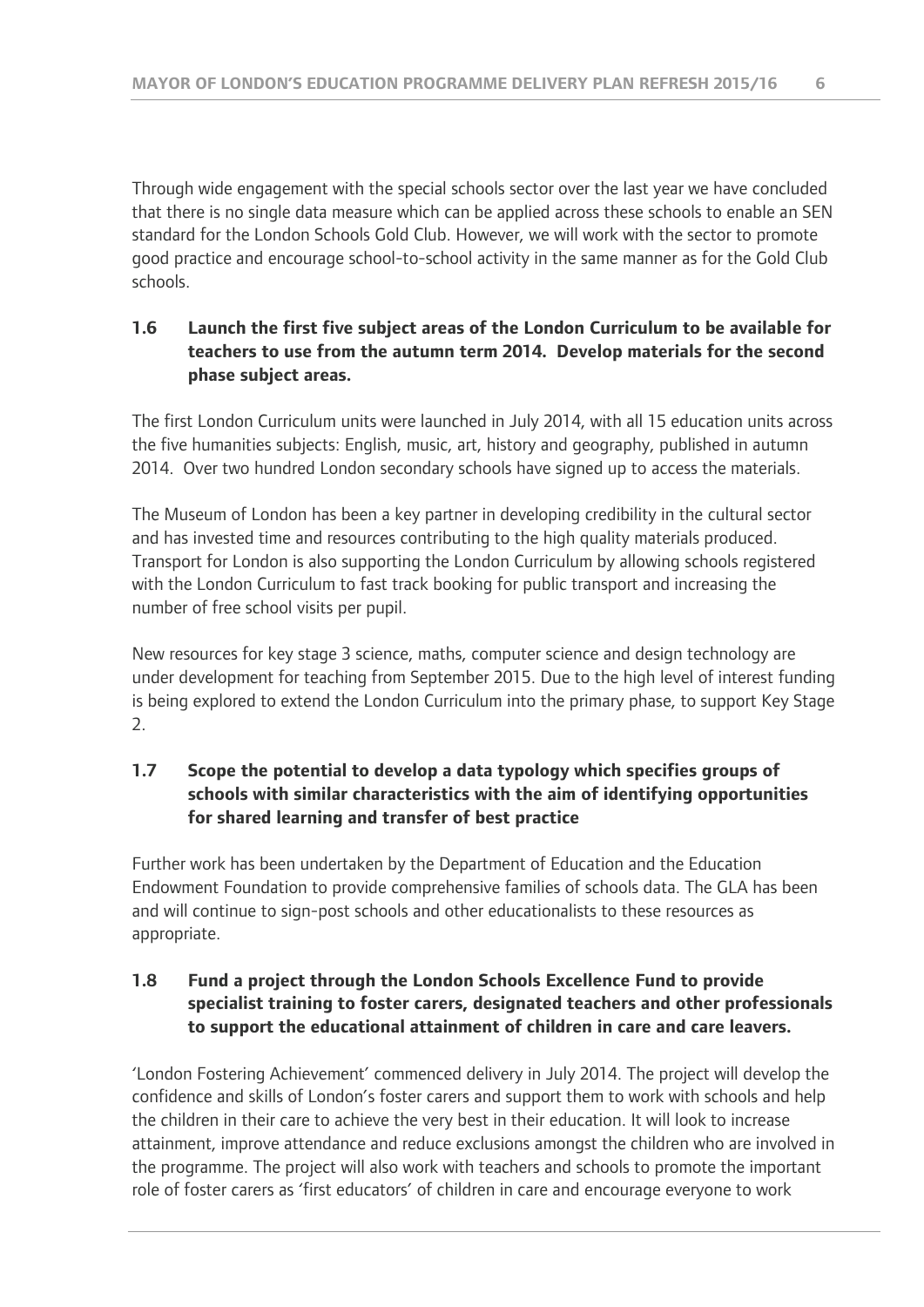together to enable these children to succeed. Over 1200 foster carers and other professionals have been supported through pan London training sessions and 116 schools have benefited from support from the project.

#### **2. Preparing young Londoners for life and work in a global city**

The global city overarching theme of the Mayor's Education Programme is to ensure linkage between education and future employment, training or study. This will maximise the join up between education, business and higher education institutions to support every young Londoner to make the transition effectively from school or college into new opportunities.

The aims of programme activity on this theme includes brokering links between employers and education, sharing information about the labour market with education providers, helping to equip young Londoners with the education and skills to succeed in the world of work and supporting the provision of high quality careers guidance to ensure that young people make the right decisions for their future.

#### **2.1 Build links between the education and business sectors by developing better brokerage, raising awareness of the need for, and benefits of high quality work experience and apprenticeships, and encouraging greater collaboration.**

The Mayor hosted two events with the 'Business Backs Education' campaign in autumn 2014. One roundtable for schools and business provided an opportunity for engagement between the two sectors to consider current models of working together. This was followed by publication of the framework approach for 'London Ambitions' in October 2014 which sets out five ways that the GLA can support schools and business to work together. The Mayor also hosted the European regional summit for business to encourage all businesses to support educational activity. From this engagement with schools and business it is apparent that more tools are needed to enable the existing offers of support from business to be easily identified by schools.

In spring 2015, the GLA commissioned the London Ambitions website, after initial development work in 2014/15. This will host careers education related content, contact details for the employer/careers lead at London secondary schools and colleges, and work experience and apprenticeship opportunities on behalf of London schools, colleges and businesses.

#### **2.2 Generate improvement in the quality of London Schools' careers guidance by supporting schools to meet the careers duty.**

Over the last year a number of reports have set out the fragmented nature of most schools' careers information, advice and guidance and the concerns which employers' groups are voicing about the skills and aptitudes of young people. Schools delivery of careers related activity is patchy and a number of reports have surveyed schools' activity to understand the gaps in provision and the obstacles schools face to ensure a good careers offer is made. To help tackle this problem the Young People's Education & Skills (YPES) Board, the GLA, London Councils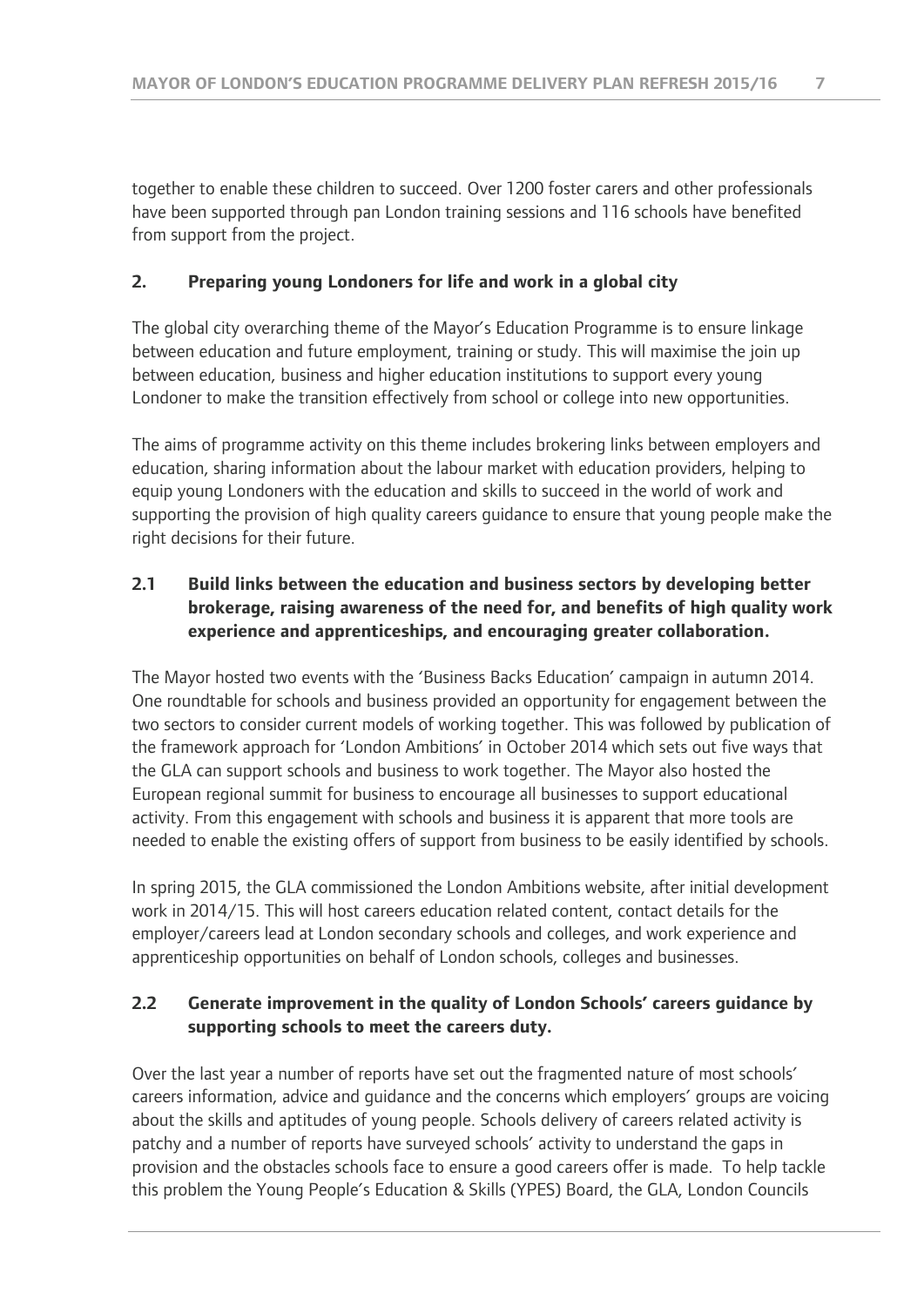and the London Enterprise Panel (LEP) have worked together to commission an overview of current careers activity and develop a more strategic approach to supporting schools to deliver high quality careers provision. The report on London's careers offer for young Londoners will be published in summer 2015.

At the same time the GLA is working with London Councils, London Voluntary Service Council and the Opt-In organisations (DWP, Skills Funding Agency and Big Lottery Fund) on priorities for London's European Social Fund (ESF) Youth Employment Initiative (YEI) allocation for 2014 to 2020. Funding has been earmarked to establish Careers Clusters which are networks of secondary schools and FE colleges who will work together in geographic or sectorial clusters to improve career guidance, links with employers and Higher Education Institutes and support work placements. Further details of the careers clusters programme will be published in summer 2015.

#### **2.3 Provide a high quality careers education and guidance offer to students attending the four London Academies Enterprise Trust schools.**

The GLA is continuing to grant fund a high quality careers education and guidance offer to students attending the four London Academies Enterprise Trust schools to support progression into further and higher education and employment.

The Championing Careers Guidance Academies Programme is delivering programmes of intervention to support better outcomes for school leavers and effective transition into further education, training or employment. The "three part offer" model focuses on raising skills, providing access to a job or training for all young people and promoting community learning hubs. The programme evaluation 'Lessons Learnt' report was published in January 2015 and the full evaluation report will be published in spring 2016.

#### **2.4 Improve links between schools in disadvantaged areas and research intensive universities by supporting universities to widen participation and supporting schools to ensure subject choices made by young people at GCSE and A Level are better informed.**

Recent research and sector guidance is encouraging an approach which brings together subject knowledge and research support with higher education alongside an understanding of the business and careers sector. This approach has already been strengthened through a number of the London Schools Excellence Fund projects for example

- Teachers are being linked with universities through networking meetings, speakers at events and continuous professional development sessions; e.g. Pembroke College, Oxford is leading a language project and Canterbury Christ Church University with Imperial College London are together delivering a physics project.
- Subject experts are working with teachers to develop subject knowledge and subject pedagogy and links to industry; e.g. UKIE is leading the Digital Schoolhouse project on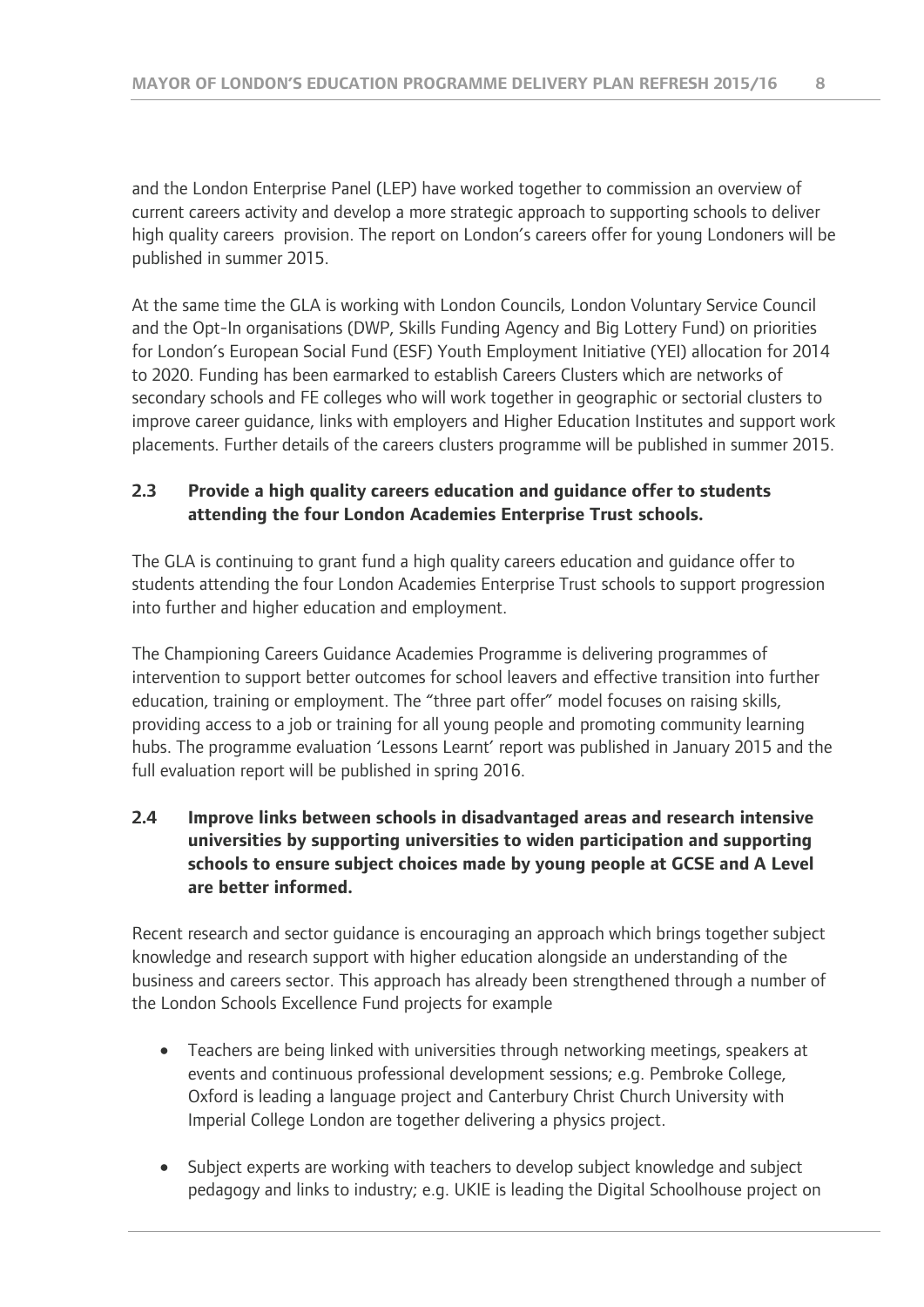computer science, and the Design and Technology Association is delivering a project on modern materials.

The LEP has identified higher level skills as a central requirement for London's economic growth. Two important aims are to *improve the competitiveness of Londoners by increasing numbers gaining economically valuable higher-level skills* and *Ensure Londoners have the STEM skills firms' need*. This reflects the changing nature of London's economy, with the continuing decline of manufacturing in the capital and the importance of knowledge-based sectors as an important main source of innovation and growth. Ensuring Londoners have the skills to adapt to and benefit from these labour market changes is a key challenge for London's education sector.

#### **3. A good school place for every London child**

London desperately needs more school places. Population changes have led to demand outstripping supply. At primary level we will need an extra 2,600 primary classes by 2020 to accommodate an extra 78,000 more London children<sup>1</sup>. The New Schools for London Unit has been in place at City Hall since October 2012 and seeks to encourage the creation of new schools in the capital. The unit assists school providers, the Department for Education, boroughs and others in tackling the obstacles to establishing new schools.

#### **3.1 Continue to conduct analysis of school performance across London and international comparison in order to keep building our knowledge and understanding of London's performance and to identify areas that need improvement or could benefit from high-quality new education provision.**

During 2014, scoping work was undertaken to identify if and how international data could be used at the city level. Based on discussions with the Department for Education, we will develop a data based approach to establishing a Programme for International Student Assessment (PISA) score for London using the PISA and National Pupil Database (NPD) linked data. An early examination of this data, undertaken with the DfE, indicates that whilst England currently has a PISA ranking of 27 for maths and English, London's results would independently improve our ranking to around 17th. Using the two datasets in this way will be cost effective as it will remove the costs associated with school sampling, school recruitment, test administration and marking. This work will be commissioned in spring 2015.

**3.2 Build on the successful launch of the London Schools Atlas. Continue to identify relevant datasets which offer additional layers of understanding and clarity around the challenges faced by those responsible for planning the provision of school places.**

 $\overline{a}$ <sup>1</sup> GLA 2014 round short-term trend-based projection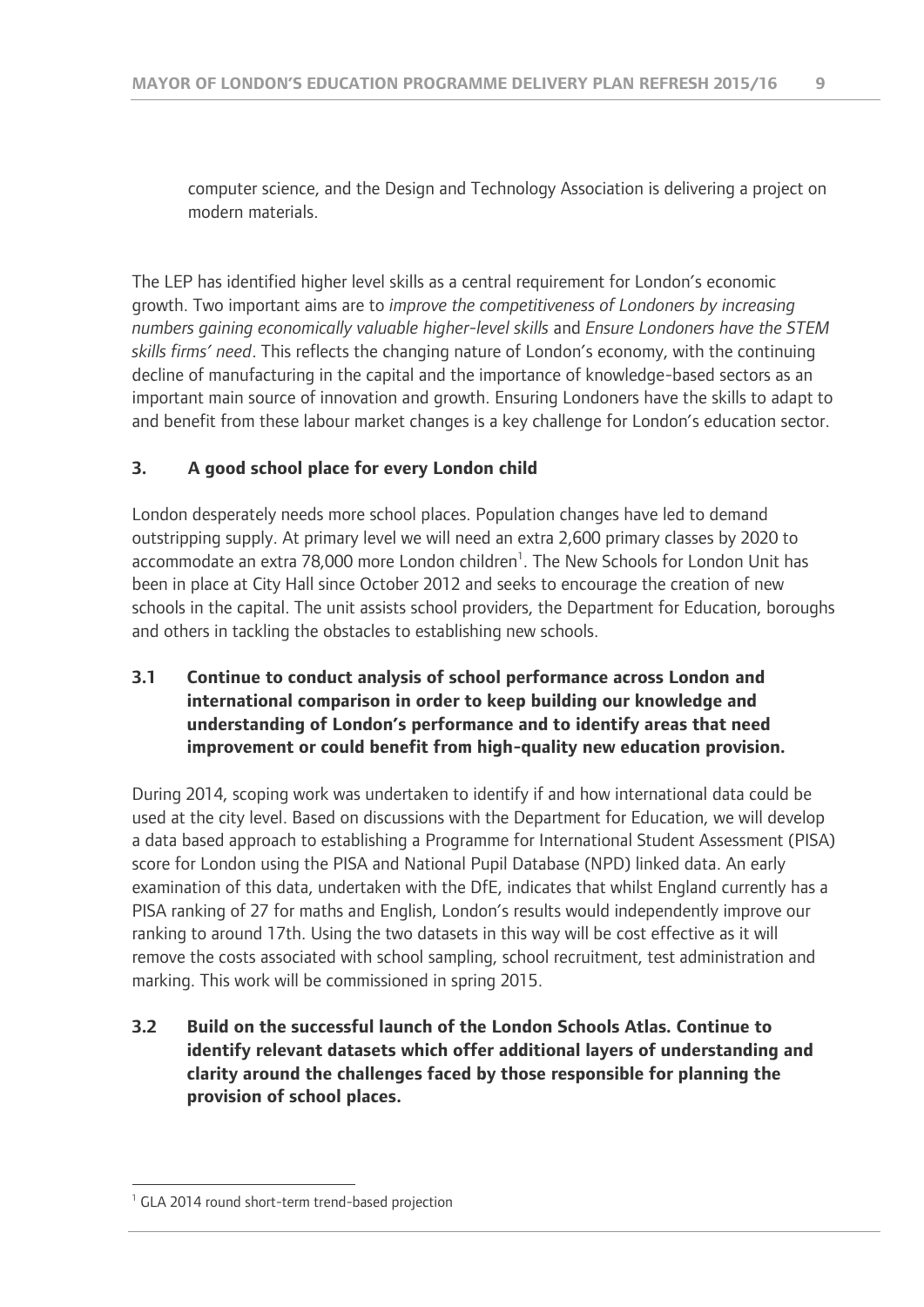The London Schools Atlas was published in November 2013 and further updated and improved in November 2014 to include projected changes in school age population to 2017/18, helping users to get an indicative picture of where pressure on places might be in the future. The Schools Atlas now also features an expert-users version, which is aimed at assisting more technical users based in local authority planning teams. Covering primary and secondary provision, including academies and free schools, the Atlas uses data to illustrate current patterns of demand for school places at a pan-London level. In 2015 the London Schools Atlas will be extended to include information on A–Level performance across schools and A-Level places.

#### **3.3 Identify ten sites for free schools from the GLA property portfolio.**

In addition to providing more general assistance with the difficulties in securing land for schools, New Schools for London is responsible for delivering on the Mayor's pledge to identify 10 surplus sites from within the GLA Group estate for free school use. In June 2014 the Mayor announced land for 11 new schools in London; since then two more sites have been confirmed (Bow and Silvertown Fire Stations) and several others are in development.

Whilst the provision of sufficient school places is a statutory duty that lies with Local Authorities, the GLA is keen to assist with this given the particular pressures on school places at present. The GLA will ensure that residual support can be offered to facilitate the establishment of new schools now that the Mayor's target has been met and exceeded.

Establishing a robust mechanism for the number of school places required is important for both the London boroughs, GLA and the Department for Education. To support this we will continue to develop the London Schools Atlas and School Roll Projections Service. We have secured a commitment from London Councils to work with us to produce joint school roll forecasts to the highest statistical standards in future. This data will be used as the basis for pan-London strategic pupil needs assessment.

#### **3.4 Gather and share learning and best practice in addressing primary school place shortages.**

In order to increase school places London local authorities and schools are developing innovative solutions and use of existing school capacity and new types of spaces. Initial scoping with London Councils and Association of London Directors of Children's Services (ALDCS) for the development of a "best practice" toolkit indicated that the solutions are highly bespoke, tailored to each location and that there would be no added value to undertaking this particular activity. The GLA will continue to work with London Councils on school places planning and costs to enable the Mayor to make the case effectively for additional resources for London schools.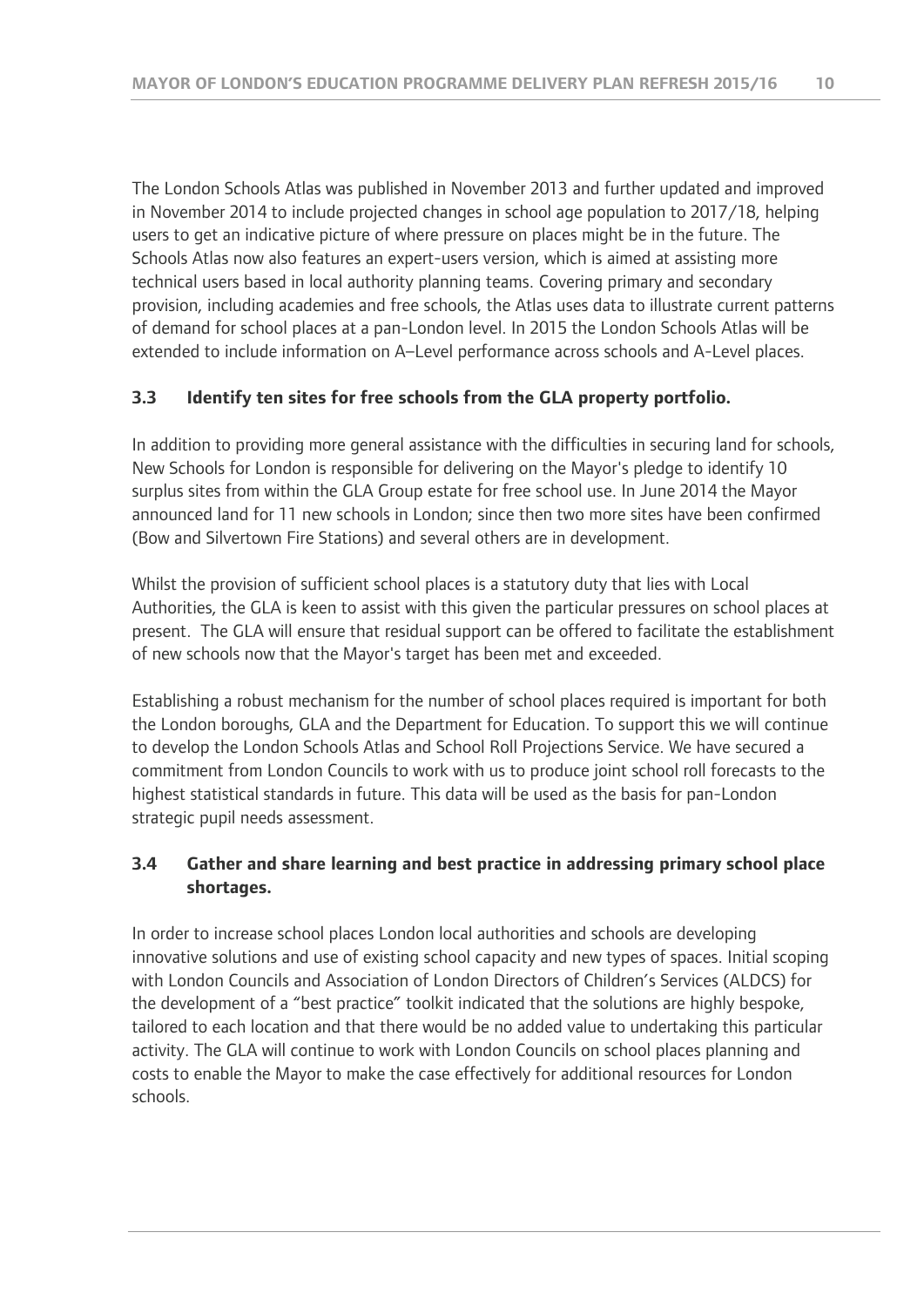#### **3.5 Early education and childcare provision in London.**

We are working with the Department for Education and London Councils to promote the 8am – 6pm childcare offer with schools and increase this aspect of childcare provision. The GLA hosted a roundtable event in December 2014 for stakeholders to highlight challenges and opportunities to improving the childcare and early years offer in London. Feedback gathered concentrated on: *quality*, including Ofsted ratings, high quality staff and clear information for parents; *access*, including an increased number of early years places, particularly in inner London; and *sustainability*, given London's different funding challenges to the rest of the UK These issues form the basis of work to identify how the GLA can further support parents, boroughs and early year providers.

In 2015/16 work will continue with the DfE, London Councils and participating schools in London to promote the ' $8 - 6$  offer', share good practice and identify what additional measures would help promote access, quality and sustainability of early years education in London. During summer 2015 further development will take place to seek funding to deliver a pilot early years project to provide flexible and wrap-around support for parents, as well as continuing to work with external organisations to develop greater support to the early years' sector. The GLA will also support improvement in the quality of early years' provision with a focus on child health and school readiness and work with the London Enterprise Panel encourage businesses to develop more family friendly policies.

#### **4. Fostering engagement and building resilience among London's young people**

#### **4.1 Monitor delivery of the Mayor's Leadership Clubs to ensure the four funded projects meet their target outputs and outcomes to improve the education and attainment of participating pupils.**

Leadership Clubs have taken place in 35 schools and over 1,700 pupils have benefited, already exceeding the programme's lifetime target of 1,500. The clubs will continue to run until September 2015. An interim evaluation report has been submitted by the external evaluator which identifies the following key findings: providers have been largely successful in engaging schools and pupils; feedback from participating schools has been positive; and there has been some evidence of initial impact on pupil progress (specifically in maths). The final evidence report will be published in summer 2015.

#### **4.2 Ensure the Mayor's Mentoring Programme delivers mentoring support to 1,000 black boys aged 10 to 16 in the capital by the end of the programme.**

Adult volunteer mentors have supported over 1000 black boys aged ten to 16 in seven boroughs with disproportionate levels of youth violence. The ambition was for targeted, preventative measures, such as mentoring, to provide early intervention to help sustain engagement in education and training and reduce the risks of offending.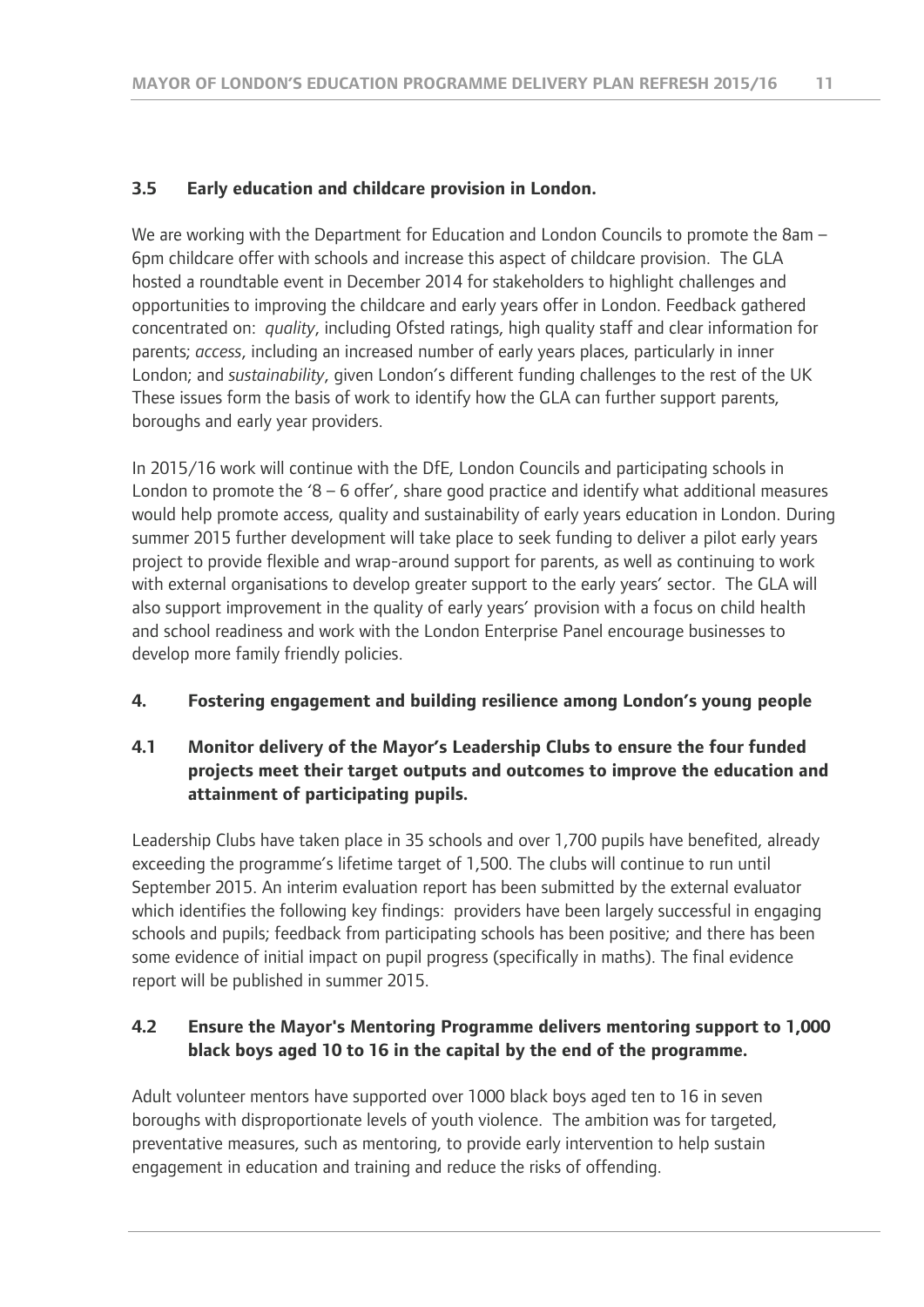The evidence from the interim report published in June 2014 found that the programme is successfully engaging boys who are not doing well at school; 47% of pupils referred have low achievement with scores consistently below the Key Stage average for London, and a smaller number (20%) have had at least one exclusion. Both of these are strong predictors of not doing well at school or being less likely to go into further education, employment or training. Over four fifths (81%) of the mentoring relationships were maintained for six months. At least half of the relationships have been sustained for 12 months; the final figures to the end of April 2015 are being verified and will be published in the evaluation report in summer 2015.

Meanwhile scoping work is currently being undertaken to develop phase 3 of the programme and further details will be published in autumn 2015.

#### **4.3 Support young people to become economically active, civically engaged, healthy and responsible citizens through continued delivery of the youth engagement programme.**

The Peer Outreach Team is commissioned by the Mayor and GLA to engage, inspire and gather the opinions of young Londoners to help shape policies, strategies and services. The team's workers act as a voice for their peers representing young Londoners who are 15 – 24 years old.

The Peer Outreach Team helps to shape policies that directly affect young Londoners and in so doing, each young person gains valuable skills such as project management and event training expertise. The team supports young people at high risk of becoming NEET (not in education, employment or training) with targeted interventions for young people with learning difficulties, young people who have been excluded from school and young people who have been remanded or sentenced to custody.

In the last year the Peer Outreach Team has supported a wide range of high profile events for young Londoners such as the Great British Youth Carnival at the Queen Elizabeth Olympic Park in July 2014, where they led the social media strategy and volunteered at the event. It was a great success attracting 60,000 young people, double the number originally forecast. For the second year running the team partnered with the Houses of Parliament to organise *In the House.* Held on 15 November 2015 to mark the start of Parliament Week, Portcullis House opened its doors to 540 young people with the aim to engage them in the political process.

The Peer Outreach Team also helped to improve the GLA Group's provision of services to young Londoners by supporting new service development and quality assurance activity. In the last year young people from the team have contributed to the development of MOPAC's gang strategy and supported the Metropolitan Police Service to devise a London survey on young people's experience of police and crime. As part of 'Leaving Care Week' the team held a conference with Queen Mary University to look at the barriers to moving into Higher Education and the support that is available for looked after children.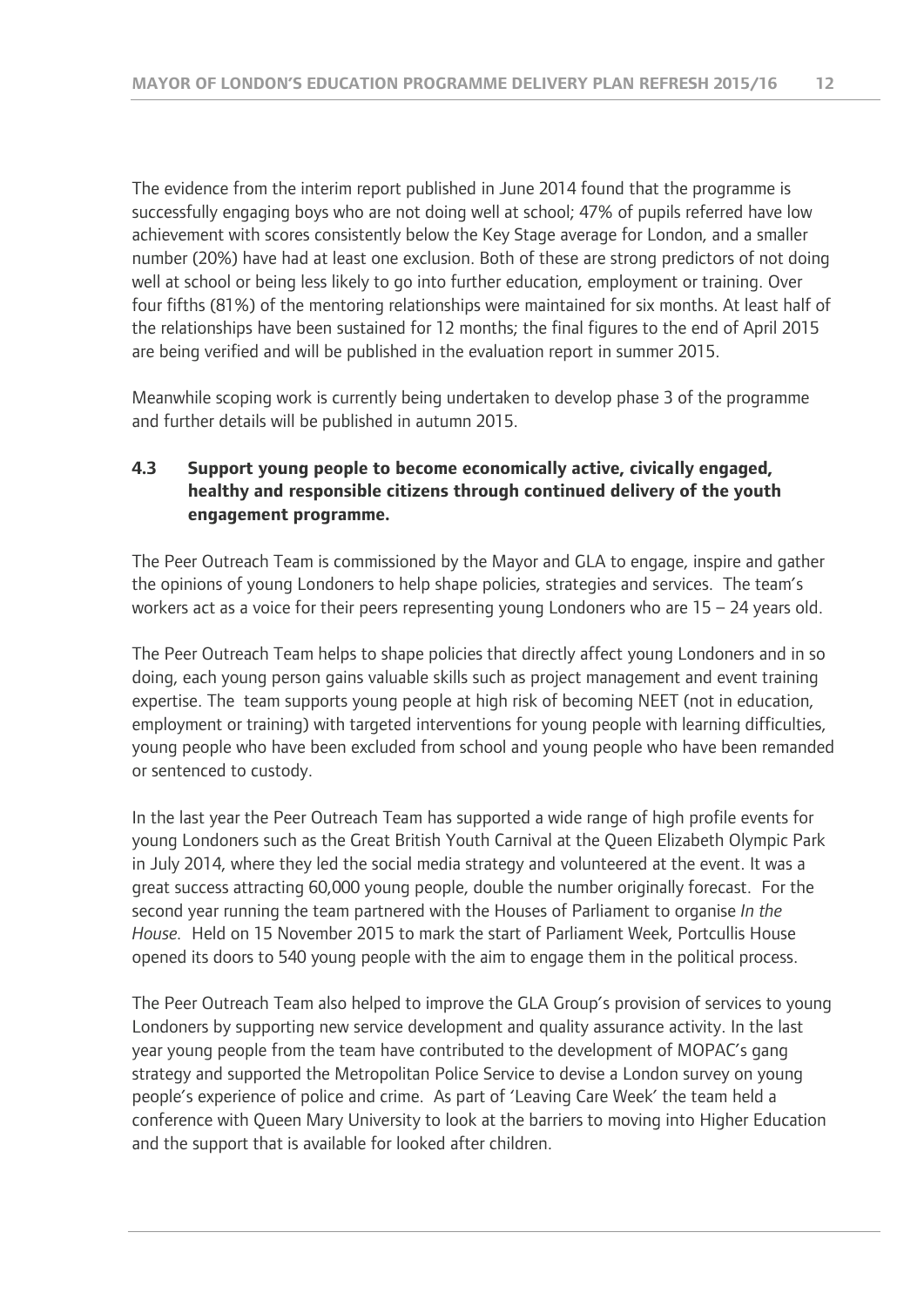The Lynk Up Crew is a forum of young people aged 7 to 14. They have worked with the National Children's Bureau and London Fire Brigade to test their school fire awareness training to improve the way that they present to children. They have helped to provide children's input into the Mayor's 'Healthy Schools London' programme, and continued to work with MOPAC to develop more effective approaches to young people in schools with respect to preventing gang membership and addressing youth violence.

#### **4.4 Support young people at high risk of becoming NEET (not in education, employment or training) with targeted interventions for young people with learning difficulties, young people who have been excluded from school and young people who have been remanded or sentenced to custody.**

Our European Social Fund (ESF) Youth Programme is providing tailored support, including mentoring, for these particularly disadvantaged groups. The projects began in autumn 2012 and in the past year they have worked with an additional 1,440 young people who were NEET or were at risk of becoming NEET. More than 1,800 young people have so far gone onto employment or training or back into education. Our aim to help at least 1,000 vulnerable young people move into sustained education, training or employment has now been exceeded, and the programme will continue to assist these young people until September 2015.

#### **5. Moving Forward in 2015/16**

With such good progress to date, we are keen to maintain momentum in 2015/16 and to continue to drive forward the Mayor's Education and Youth Programme to achieve the best possible outcomes for young people through supporting London schools and their collaboration with other business, cultural and third sectors. Work in 2015-16 will extend the reach of the London Curriculum and the Gold Club to more schools and share learning widely with the school system from the London Schools Excellence Fund.

We want every young Londoner to be able to take advantage of the huge opportunities this city has to offer. The Mayor's Mentoring Programme and the Leadership Clubs were established to support young people to fulfil their potential. Both programme evaluations will be received in 2015. We will share the lessons learnt with the youth sector and also use this to help shape the next phase of the mentoring programme.

The global city work strand is now moving steadily into delivery and building momentum as a number of projects are aligning. The London Ambitions platform will bring together the multiplicity of offers available to school from business. At the same time the development of the London careers offer will establish a framework, or menu of options, for schools to plan and deliver activity. The careers clusters will provide resources to test out new and integrated ways of working between sectors and across schools to enable young people to more easily access opportunities and encourage a wider understanding of London's job markets. Two new areas of work are in development to access funding including a social investment bond to reduce the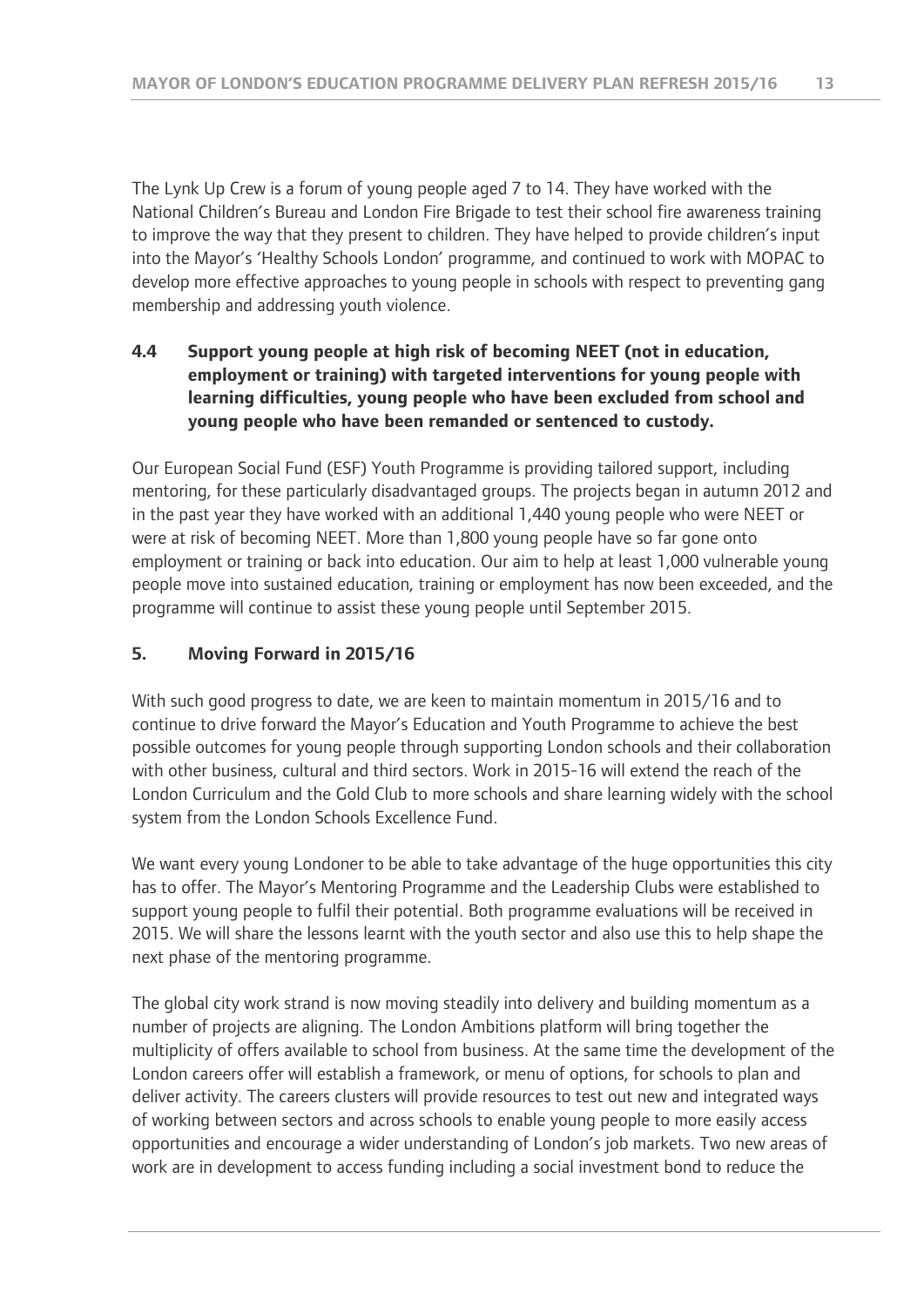number of adolescents entering care and a youth innovation fund to encourage employers to play a bigger role in supporting young people's employability.

In our role as a strategic organisation at the pan-London level, we will also continue to support the wider education and youth sectors locally and regionally and to foster links at the national level. We will, for example, work to help lever funding for schools and other organisations with the capacity to deliver even greater improvements for London's young people. We will help to influence the best way to spend those funds to ensure maximum impact.

Further details of work programmes are detailed in the Education and Youth Programme Annexe 2015/16.

#### **Keeping in contact**

You can follow progress of the Mayor's education programme at <https://www.london.gov.uk/priorities/schools-and-education>

If you do not already receive the Mayor's termly schools newsletter, which will keep you updated on education and related children and young people's areas, you can subscribe at <https://www.london.gov.uk/priorities/schools-and-education/termly-newsletter-for-schools>